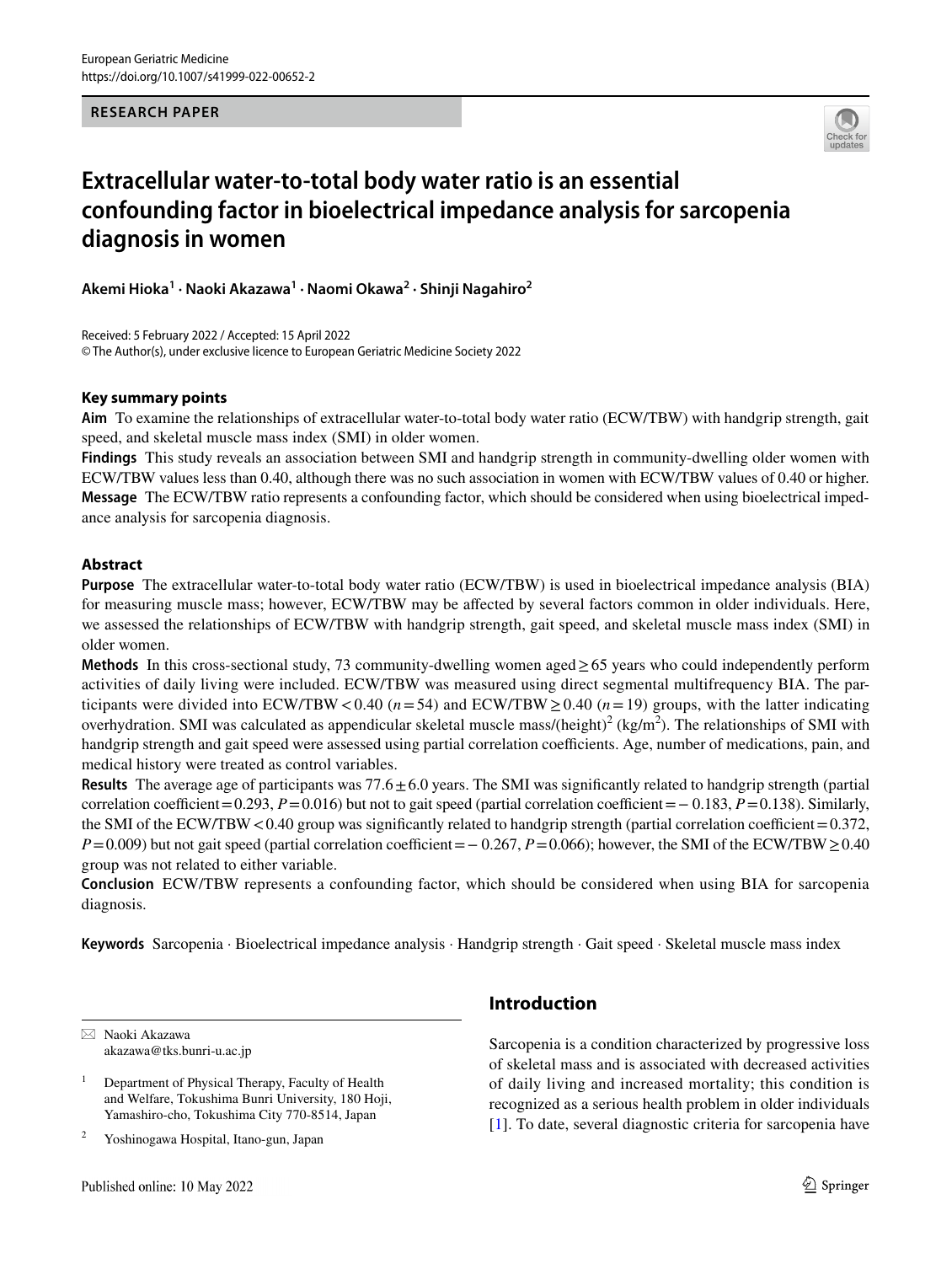been proposed. According to the European Working Group of Sarcopenia in Older People 2 (EWGSOP2) and Asian Working Group of Sarcopenia (AWGS) 2019, sarcopenia is defned by a certain decrease in muscle strength or physical function in addition to a decrease in muscle mass [[2](#page-4-1), [3](#page-4-2)]. Typically, dual-energy X-ray absorptiometry (DEXA) and bioelectrical impedance analysis (BIA) are used for muscle mass measurement, which is then used to calculate the skeletal muscle mass index (SMI) [[2](#page-4-1), [3](#page-4-2)].

The EWGSOP2 reported the importance of assessing muscle mass and muscle quality as a diagnostic tool for sarcopenia [\[2\]](#page-4-1). In BIA measurements, not only muscle mass but also intracellular water (ICW) and extracellular water (ECW) can be measured to determine the state of muscle quality [[4](#page-4-3)]. The skeletal muscles retain large amount of water, which accounts for approximately 75% of the muscle mass [[5\]](#page-4-4). Water in the skeletal muscles is classifed as either ICW or ECW according to its placement within the muscle cell membranes, and the sum of ICW and ECW constitutes the total body water (TBW) [\[6](#page-4-5)]. The ICW refects the muscle cell mass, whereas the ECW represents the sum of interstitial fuid and blood plasma in the extracellular space [[6\]](#page-4-5). The ECW/TBW ratio is used in clinical settings to predict the prognosis of patients with heart failure, dialysis, and cirrhosis  $[7-9]$  $[7-9]$ , and is also a standard edema index  $[10]$  $[10]$ . The presence of edema increases both ICW and ECW, with a higher increase in latter than in the former, resulting in an increased ECW/TBW ratio [\[11](#page-5-1)]. When excess water accumulation in the muscle tissue due to edema results in overhydration, the muscle mass value measured using BIA increases (i.e., overestimation of muscle mass) [\[11\]](#page-5-1). However, a high ECW/ TBW ratio does not necessarily indicate edema. For example, the ICW can decrease owing to a decrease in muscle cell mass related to aging and nutritional deterioration, also resulting in high ECW/TBW [[12\]](#page-5-2) and decreased muscle quality.

In a previous study, participants with high ECW/TBW had lower physical function and more severe sarcopenia than those with low ECW/TBW  $[13]$  $[13]$ . These results were considered to be related to muscle overhydration owing to edema; thus, the muscle mass value is overestimated or ICW is decreased owing to decreased muscle cell mass related to aging and nutritional deterioration. According to this hypothesis, the relationships between SMI and muscle strength or physical function may be studied in participants with a reference ECW/TBW value, although these relationships may not be observed in participants with an ECW/ TBW value above the reference value. However, the diferences between individuals with an ECW/TBW ratio close to or above the reference value in the associations between handgrip strength, gait speed, and SMI are unclear. Clarifying such diferences would highlight the importance of considering the ECW/TBW when determining the muscle mass value using BIA. This is particularly important when investigating the prevalence of sarcopenia. Thus, the aim of this study was to investigate the associations between the ECW/TBW and handgrip strength, gait speed, and SMI in community-dwelling older women.

# **Methods**

## **Study design and participants**

This study adopted a cross-sectional design. We recruited 73 older women (aged  $\geq$  65 years) who could independently perform activities of daily living and resided in Yoshinogawa City, Tokushima, Japan. To recruit participants from among community-dwelling older women, an advertisement was placed in the public magazine of the Yoshinogawa City office. Individuals with a cardiac pacemaker were excluded as BIA measurements could not be conducted in them. Each participant provided written informed consent prior to participation. The study was approved by the Ethics Committee of our institution, and was conducted in accordance with the Declaration of Helsinki of 1996.

#### **Bioelectrical impedance analysis**

The ECW/TBW and SMI were measured while participants were in the standing position using a direct segmental multifrequency bioelectrical impedance analysis (DSM-BIA) (S10, InBody, Tokyo, Japan). The DSM-BIA analysis was employed using an 8-point tactile electrode system, with 30 impedance measurements taken using 6 frequencies (1, 5, 50, 250, 500, and 1000 kHz). The tool is not statistically corrected based on age, sex, and race for measuring body water and skeletal muscle mass and calculates ECW, ECW/ TBW, and ICW using a formula in the software based on the measured height, weight, and impedance. Next, fat-free mass was calculated from the body water information, and skeletal muscle mass was calculated from the fat-free mass [[14,](#page-5-4) [15](#page-5-5)]. The water content and muscle mass determined using DSM-BIA have been compared and verifed by deuterium (D2O) dilution and DEXA, and they have been reported to be highly reliable [\[16](#page-5-6), [17\]](#page-5-7).

Touch-type electrodes were attached between the heel and the ankle of the participants' right and left feet and on their right and left middle fngers and thumbs. The participants held their arms and legs out to avoid contact with any other body segment during the measurement. SMI was calculated using the appendicular skeletal muscle mass/  $(height)^2 (kg/m^2)$ . The reference range of ECW/TBW was previously established to be 0.36–0.40 [[18](#page-5-8)[–20](#page-5-9)], and ECW/ TBW  $\geq$  0.40 is considered to indicate overhydration [[21](#page-5-10)].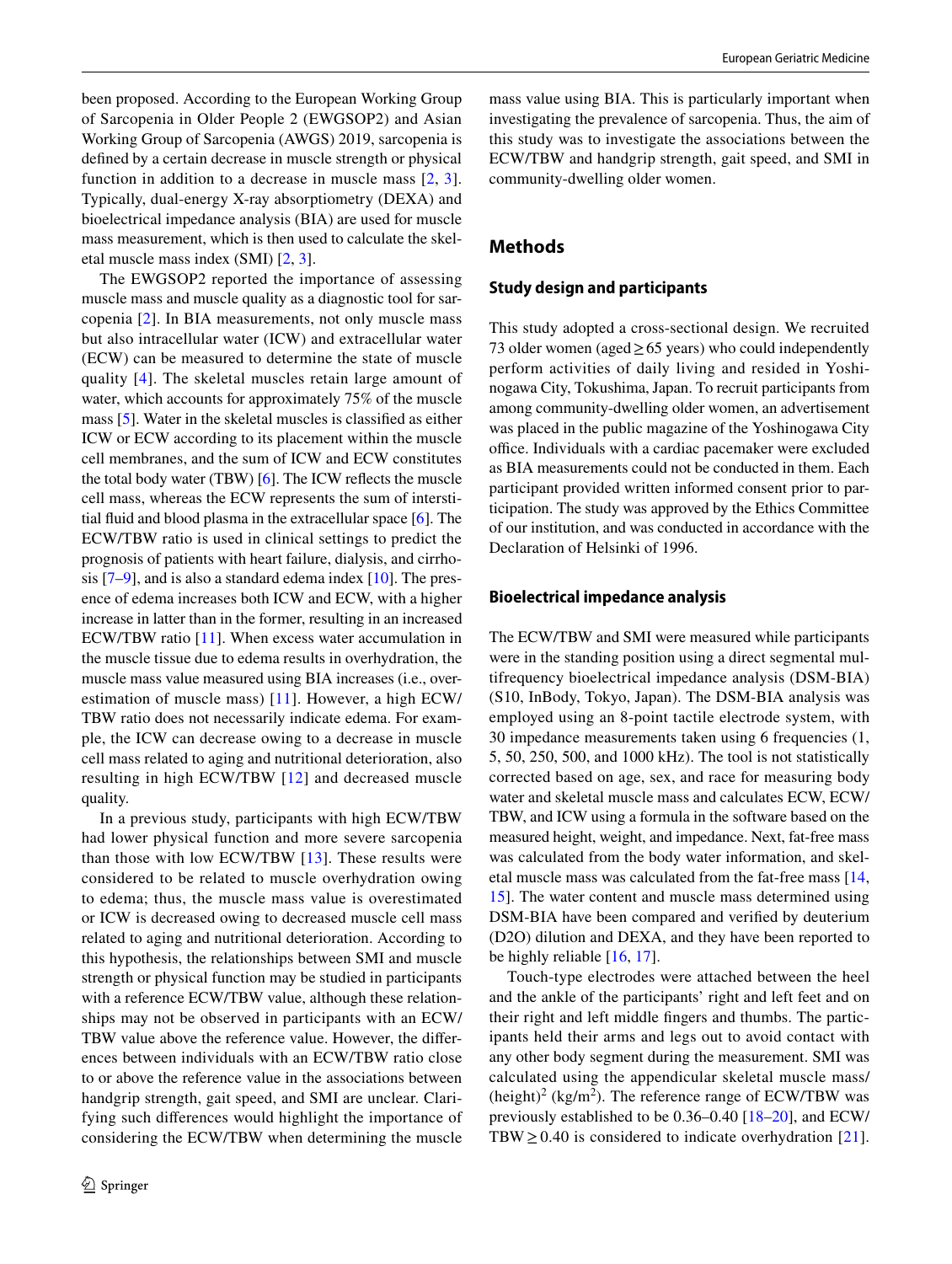Therefore, the participants were divided into two groups: ECW/TBW < 0.40 ( $n = 54$ ) and ECW/TBW  $\geq$  0.40 ( $n = 19$ ).

# **Handgrip strength, gait speed, and other measurements**

Handgrip strength was measured using a Jamar dynamometer (563213, Patterson Medical, Nottinghamshire, UK). The measurement position was 90° elbow fexion while sitting [\[3\]](#page-4-2) and the measurement was performed on the right side. Handgrip strength was assessed twice, and the maximum score was recorded. To measure gait speed, we asked the participants to walk a distance of 6 m at a comfortable speed  $[2, 22]$  $[2, 22]$  $[2, 22]$ . The gait speed  $(m/s)$  was calculated based on the time required to walk the middle 4 m of the route. Other parameters including age, height, weight, body mass index, number of medications, pain (presence or absence), and medical history (presence or absence) were also considered. The body mass index was calculated as weight/(height)<sup>2</sup> (kg/ m<sup>2</sup>). An increased number of medications and presence of pain are reportedly associated with decreased motor function in the community-dwelling older population [\[23](#page-5-12)[–25](#page-5-13)]. Thus, we measured the number of medications, pain, and medical history using a self-reported questionnaire. Medical history was investigated for the presence of the following conditions: hypertension, diabetes, dyslipidemia, heart disease, cerebrovascular disease, fractures, and osteoarthritis.

According to the recommendations of the AWGS 2019, sarcopenia was assessed based on muscle mass, muscle strength, and physical performance. Participants were considered to have sarcopenia if they presented a low handgrip strength  $(< 18 \text{ kg})$  and/or a low gait speed  $(< 1.0 \text{ m/s})$ along with a low SMI  $\left(\langle 5.7 \text{ kg/m}^2 \right)$  as per the AWGS 2019 criteria.

#### **Statistical analysis**

All statistical analyses were conducted using the SPSS software (version 24, IBM SPSS Japan, Tokyo, Japan). Variables were assessed for normality using the Shapiro–Wilk test. Parametric data are reported as mean  $\pm$  SD, whereas non-parametric data are expressed as median (25th–75th percentile).

The characteristics of both groups—ECW/TBW  $< 0.40$ and  $ECW/TBW \ge 0.40$ —were compared using Student's *t*-test, Mann−Whitney *U* test, and Chi-square test as appropriate. The relationship between SMI and handgrip strength or gait speed was assessed in the participants of both groups using partial correlation coefficients. Age, number of medications, pain, and medical history were considered as control variables. Statistical significance was set at  $P < 0.05$ .

## **Results**

Table [1](#page-3-0) shows the characteristics of all participants and the results of comparisons between characteristics of the two groups (ECW/TBW < 0.40 and ECW/TBW  $\geq$  0.40). The mean  $\pm$  SD of ECW/TBW of all participants, ECW/ TBW < 0.40 group, and ECW/TBW  $\geq$  0.40 group were  $0.395 \pm 0.006$ ,  $0.392 \pm 0.004$ , and  $0.404 \pm 0.003$ , respectively. Age, rate of medical history of hypertension, prevalence of sarcopenia, and ECW/TBW of the ECW/ TBW  $\geq$  0.40 group were significantly higher than those of the ECW/TBW<0.40 group. The ICW, handgrip strength, and gait speed of the ECW/TBW  $\geq$  0.40 group were significantly lower than those of the  $ECW/TBW < 0.40$  group.

The results of the partial correlation analyses are shown in Table [2](#page-4-8). The SMI of all participants was signifcantly related to handgrip strength but not gait speed. The SMI of the ECW/TBW < 0.40 group was signifcantly related to handgrip strength but not to gait speed. However, the SMI of the ECW/TBW  $\geq$  0.40 group was not significantly related to handgrip strength and gait speed.

## **Discussion**

Our results indicate that the SMI was independently associated with handgrip strength in community-dwelling older women with an ECW/TBW less than 0.40. Conversely, no such association was observed in women with an ECW/ TBW of 0.40 or higher. The ECW/TBW cutoff value in the presence or absence of overhydration is considered as 0.40 (normal reference range: 0.36–0.40) [[18](#page-5-8)–[21](#page-5-10)], which was adopted in our study. A previous study reported that the ECW/TBW cutoff value of 0.391 can be used for detecting locomotive syndrome [\[26\]](#page-5-14). Park et al. [[13](#page-5-3)] reported that people with low muscle strength and muscle mass have a higher ECW/TBW value (i.e., 0.391 or higher) than that of healthier individuals. Although the cutoff value of ECW/TBW in this study was diferent from that used in the study by Park et al. [\[13\]](#page-5-3), the results of both the studies are comparable.

In previous studies [[16,](#page-5-6) [17](#page-5-7)], high reliabilities were observed between values of the body water and muscle mass measured with the DSM-BIA analysis and deuterium (D2O) dilution and DEXA. In addition, the DSM-BIA device used in this study calculates body water and muscle mass based on height, weight, and impedance without statistical corrections for age, sex, and race. Therefore, body water and muscle mass can be accurately assessed with DSM-BIA in older, obese, or athletic people [[14](#page-5-4), [15](#page-5-5)]. Taken together, values of body water and muscle mass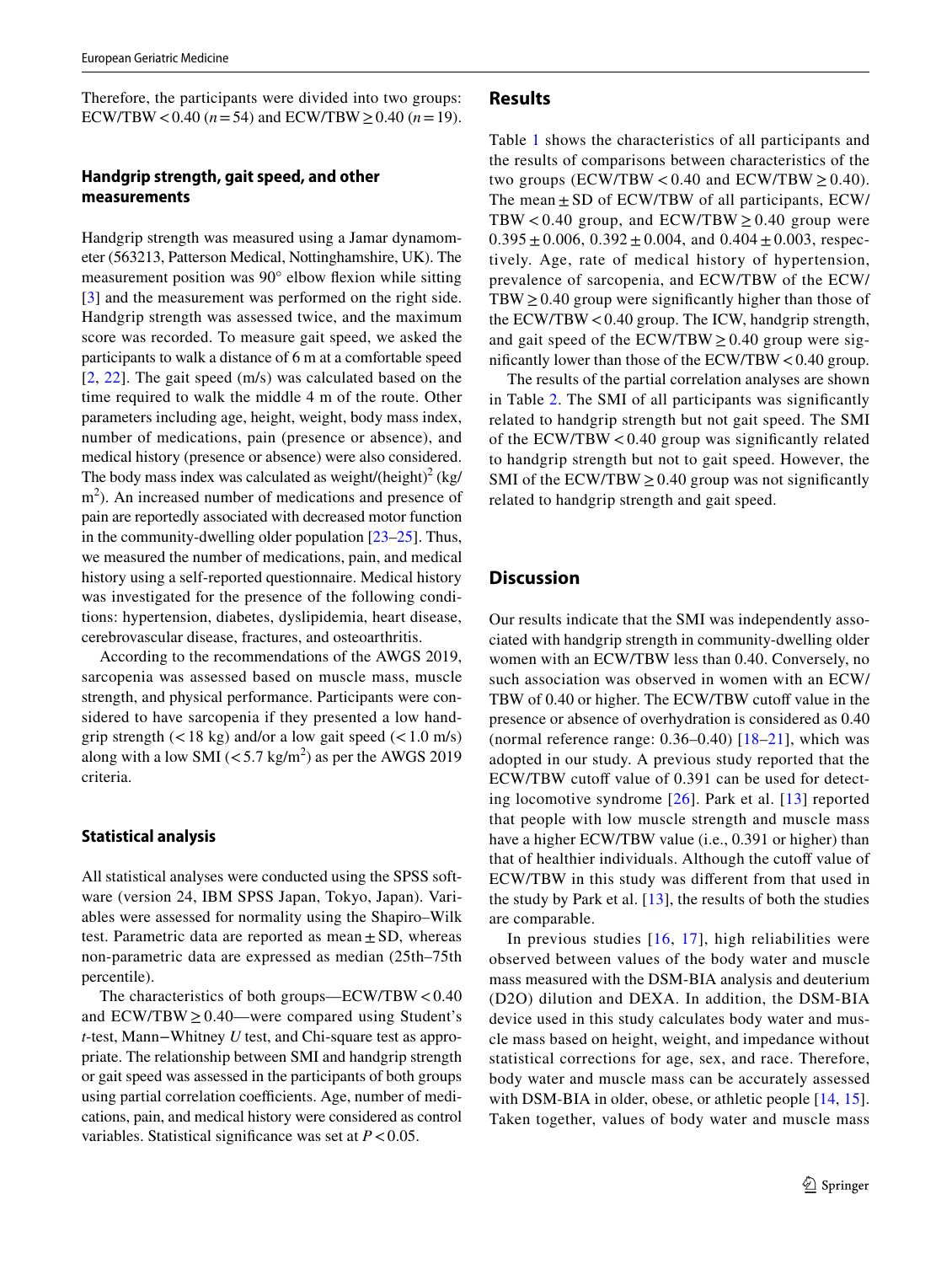|                                       | All participants<br>$(n=73)$ | ECW/TBW less than 0.40 group<br>$(n=54)$ | ECW/TBW 0.40 or higher<br>group | $P$ value              |
|---------------------------------------|------------------------------|------------------------------------------|---------------------------------|------------------------|
|                                       |                              |                                          | $(n=19)$                        |                        |
| Age (years)                           | $77.6 \pm 6.0$               | $76.1 \pm 5.5$                           | $81.8 \pm 5.3$                  | $< 0.001$ <sup>f</sup> |
| Height (cm)                           | $150.0(145.9-152.3)$         | $150.8(146.9-152.5)$                     | 147.2 (145.2–151.9)             | $0.113$ <sup>g</sup>   |
| Weight (kg)                           | $51.2\pm8.0$                 | $51.7 \pm 7.1$                           | $49.5 \pm 10.1$                 | 0.302 <sup>f</sup>     |
| BMI <sup>a</sup> (kg/m <sup>2</sup> ) | $23.0 \pm 3.1$               | $23.1 \pm 2.8$                           | $22.6 \pm 3.7$                  | 0.594 <sup>f</sup>     |
| Number of medications                 | $2.0(1.0-4.0)^{i}$           | $2.0(1.0-4.0)$                           | $3.0(1.0-4.0)$                  | 0.604 <sup>g</sup>     |
| Pain                                  | 29 $(40.3)^{i}$              | $20(37.7)^{j}$                           | 9(47.3)                         | 0.463 <sup>h</sup>     |
| Medical history                       |                              |                                          |                                 |                        |
| Hypertension                          | 28 (38.4)                    | 17(31.5)                                 | 11(57.9)                        | 0.042 <sup>h</sup>     |
| <b>Diabetes</b>                       | 4(5.5)                       | 3(5.6)                                   | 1(5.3)                          | 0.724 <sup>h</sup>     |
| Dyslipidemia                          | 12(16.4)                     | 11(20.4)                                 | 1(5.3)                          | 0.118 <sup>h</sup>     |
| Heart disease                         | 3(4.1)                       | 2(3.7)                                   | 1(5.3)                          | 0.601 <sup>h</sup>     |
| Cerebrovascular disease               | 6(8.2)                       | 4(7.4)                                   | 2(10.5)                         | $0.495^h$              |
| Fracture                              | 9(12.3)                      | 7(13.0)                                  | 2(10.5)                         | 0.570 <sup>h</sup>     |
| Osteoarthritis                        | 18(24.7)                     | 14(25.9)                                 | 4(21.1)                         | $0.465^{\rm h}$        |
| Prevalence of sarcopenia              | 16(21.9)                     | 8(14.8)                                  | 8(42.1)                         | 0.019 <sup>h</sup>     |
| $SMI^b$ (kg/m <sup>2</sup> )          | $5.8 \pm 0.6$                | $5.9 \pm 0.5$                            | $5.7 \pm 0.9$                   | $0.343$ <sup>f</sup>   |
| $ECW^c(L)$                            | $9.9 \pm 1.0$                | $10.0 \pm 0.9$                           | $9.8 \pm 1.3$                   | 0.639 <sup>f</sup>     |
| ICW <sup>d</sup> (L)                  | $15.2 \pm 1.7$               | $15.4 \pm 1.5$                           | $14.5 \pm 2.0$                  | $0.034$ <sup>f</sup>   |
| ECW/TBW <sup>e</sup>                  | $0.395 \pm 0.006$            | $0.392 \pm 0.004$                        | $0.404 \pm 0.003$               | $< 0.001$ <sup>f</sup> |
| Handgrip strength (kg)                | $20.3 \pm 5.0$               | $21.3 \pm 5.0$                           | $17.6 \pm 3.8$                  | 0.004 <sup>f</sup>     |
| Gait speed (m/s)                      | $1.2 \pm 0.3$                | $1.2 \pm 0.3$                            | $1.0 \pm 0.3$                   | 0.002 <sup>f</sup>     |
|                                       |                              |                                          |                                 |                        |

<span id="page-3-0"></span>**Table 1** Characteristics of all participants and comparisons between the ECW/TBW less than 0.40 group and ECW/TBW 0.40 or higher group

Data are presented as mean  $\pm$  standard deviation, median (25th–75th percentile), or *n* (%)

a BMI, Body mass index

b SMI, Skeletal muscle mass index

c ECW, Extracellular water

d ICW, Intracellular water

e ECW/TBW, Extracellular water-to-total body water ratio

f Student's *t* test

g Mann–Whitney *U* test

h *χ*2 test

 $n = 72$ 

 $j_n = 53$ 

measured with the DSM-BIA tool used in this study are valid, and reveal the infuence of ECW/TBW on the associations between muscle strength and muscle mass.

We found a different relationship between handgrip strength and SMI between the ECW/TBW <0.40 and ECW/ TBW $\geq$ 0.40 groups. Thus, our study outcomes suggest that a relationship between SMI and handgrip strength exists only when the ECW/TBW is less than 0.40. We speculate that these diferent relationships may be attributable to overhydration of the muscle or a decrease in muscle cell mass due to aging and nutritional deterioration. ECW/TBW has not been fully considered in previous studies wherein muscle mass was measured using BIA to investigate the prevalence of sarcopenia [[1,](#page-4-0) [27\]](#page-5-15). Therefore, sarcopenia prevalence reported in previous studies may have been calculated with the inclusion of people with an ECW/TBW value of 0.40 or higher [[1,](#page-4-0) [27](#page-5-15)]. The results of this study provide evidence that ECW/TBW must be treated as a confounding factor when using BIA for sarcopenia diagnosis to avoid the potential infuence of overhydration.

In this study, the majority of participants were in the ECW/TBW < 0.40 group (54/73, 74%); thus, only 26% of the total participants had an ECW/TBW of 0.40 or higher. Although there are limits to generalizations, other populations may show similar results. We consider that paying attention to ECW/TBW (i.e., whether or not the ratio is 0.40 or higher) is essential when diagnosing sarcopenia using BIA. Moreover, attention to this aspect may be crucial in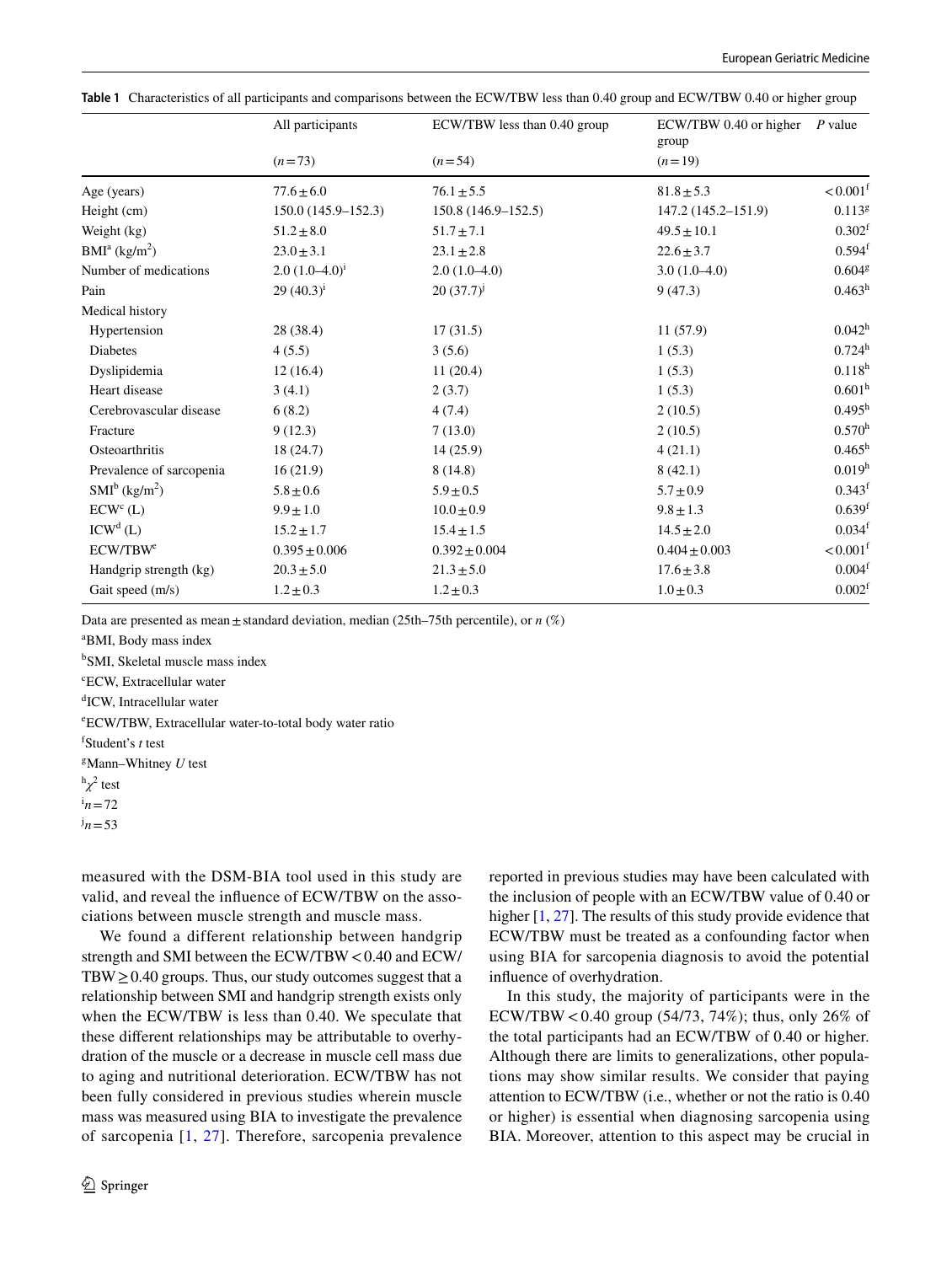<span id="page-4-8"></span>**Table 2** Relationships between SMI and handgrip strength or gait speed in all participants and ECW/TBW less than 0.40 and ECW/ TBW 0.40 or higher groups

|                                                        | SMI <sup>a</sup>                             |                    |  |
|--------------------------------------------------------|----------------------------------------------|--------------------|--|
|                                                        | Partial correla- P value<br>tion coefficient |                    |  |
| All participants $(n=73)$                              |                                              |                    |  |
| Handgrip strength                                      | 0.293                                        | 0.016 <sup>c</sup> |  |
| Gait speed                                             | $-0.183$                                     | $0.138^{c}$        |  |
| ECW/TBW <sup>b</sup> less than 0.40 group ( $n = 54$ ) |                                              |                    |  |
| Handgrip strength                                      | 0.372                                        | 0.009 <sup>c</sup> |  |
| Gait speed                                             | $-0.267$                                     | 0.066c             |  |
| ECW/TBW <sup>b</sup> 0.40 or higher group ( $n = 19$ ) |                                              |                    |  |
| Handgrip strength                                      | 0.194                                        | $0.487^c$          |  |
| Gait speed                                             | 0.040                                        | 0.886c             |  |

a SMI, Skeletal muscle mass index

b ECW/TBW, Extracellular water-to-total body water ratio

c Adjusted for age, number of medications, pain, and medical history

clinical settings because many patients in the at-risk population for sarcopenia have edema [[9,](#page-4-7) [18](#page-5-8)[–21](#page-5-10)].

Despite presenting some credible evidence, this study has four main limitations. First, because of the cross-sectional study design, the longitudinal associations between ECW/ TBW, handgrip strength, and gait speed are not clear; thus, additional research is required to clarify the causal associations between these factors. Second, the participants in this study were community-dwelling older women. Therefore, whether similar associations exist in community-dwelling older men remains unclear. Third, the prevalence rate of sarcopenia in all the participants in this study was 21.9%. This prevalence rate was higher than that in previous studies. In recent studies, the prevalence rate of sarcopenia was reported to be infuenced by aging as well as by the presence of pain [[28](#page-5-16), [29](#page-5-17)]. The mean age of the participants in this study was  $77.6 \pm 6.0$  years, and 40.3% of all the participants presented with pain. Taken together, the background for the high prevalence rate of sarcopenia in this study may be attributable to higher age and higher rate of presence of pain in the participants. Further studies examining the infuence of ECW/TBW on the associations between muscle strength and muscle mass, based on the participants categorized for age and nutrition and pain status, will be needed. Finally, although this study targeted the participants who could independently perform activities of daily living, those who had symptoms, such as hypertension, dyslipidemia, and osteoarthritis, were also included. These participants may have had attended a hospital for the management of symptoms. However, we were not able to examine whether the participants had gone to the hospital and the number of visits to the hospital. In addition, we did not examine information

on heart failure, renal failure, liver cirrhosis, and the use of diuretics, which could increase ECW/TBW. In future studies, we would examine these factors.

This study revealed an association between SMI and handgrip strength in community-dwelling older women with ECW/TBW values less than 0.40, although there was no such association in women with ECW/TBW values of 0.40 or higher. Thus, when using BIA for sarcopenia diagnosis, ECW/TBW must be considered as a confounding factor.

**Acknowledgements** We thank the participants and the Yoshinogawa City office for assistance with participant recruitment.

**Funding** This research did not receive any specifc grant from funding agencies in the public, commercial, or not-for-proft sectors.

# **Declarations**

**Conflict of interest** The authors declare that there is no confict of interest.

**Ethical approval** The study was approved by the Ethics Committee of our institution, and was conducted in accordance with the Declaration of Helsinki of 1996.

**Informed consent** Each participant provided written informed consent prior to participation.

# **References**

- <span id="page-4-0"></span>1. Kitamura A, Seino S, Abe T et al (2021) Sarcopenia: prevalence, associated factors, and the risk of mortality and disability in Japanese older adults. J Cachexia Sarcopenia Muscle 12:30–38
- <span id="page-4-1"></span>2. Cruz-Jentoft AJ, Bahat G, Bauer J et al (2019) Sarcopenia: revised European consensus on defnition and diagnosis. Age Ageing 1:16–31
- <span id="page-4-2"></span>3. Chen LK, Woo J, Assantachai P et al (2020) Asian Working Group for Sarcopenia: 2019 Consensus update on sarcopenia diagnosis and treatment. J Am Med Dir Assoc 21:300–307
- <span id="page-4-3"></span>4. Hioka A, Akazawa N, Okawa N, Nagahiro S (2021) Increased total body extracellular-to-intracellular water ratio in communitydwelling elderly women is associated with decreased handgrip strength and gait speed. Nutrition 86:111175
- <span id="page-4-4"></span>5. Mingrone G, Bertuzzi A, Capristo E et al (2001) Unreliable use of standard muscle hydration value in obesity. Am J Physiol Endocrinol Metab 280:E365–E371
- <span id="page-4-5"></span>6. Taniguchi M, Yamada Y, Fukumoto Y et al (2017) Increase in echo intensity and extracellular-to-intracellular water ratio is independently associated with muscle weakness in elderly women. Eur J Appl Physiol 117:2001–2007
- <span id="page-4-6"></span>7. Hara N, Iwasa M, Iwata K et al (2009) Value of the extracellular water ratio for assessment of cirrhotic patients with and without ascites. Hepatol Res 39:1072–1079
- 8. Kang SH, Choi EW, Park JW, Cho KH, Do JY (2016) Clinical signifcance of the edema index in incident peritoneal dialysis patients. PLoS ONE 11:e0147070
- <span id="page-4-7"></span>9. Park CS, Lee SE, Cho HJ et al (2018) Body fuid status assessment by bio-impedance analysis in patients presenting to the emergency department with dyspnea. Korean J Intern Med 33:911–921